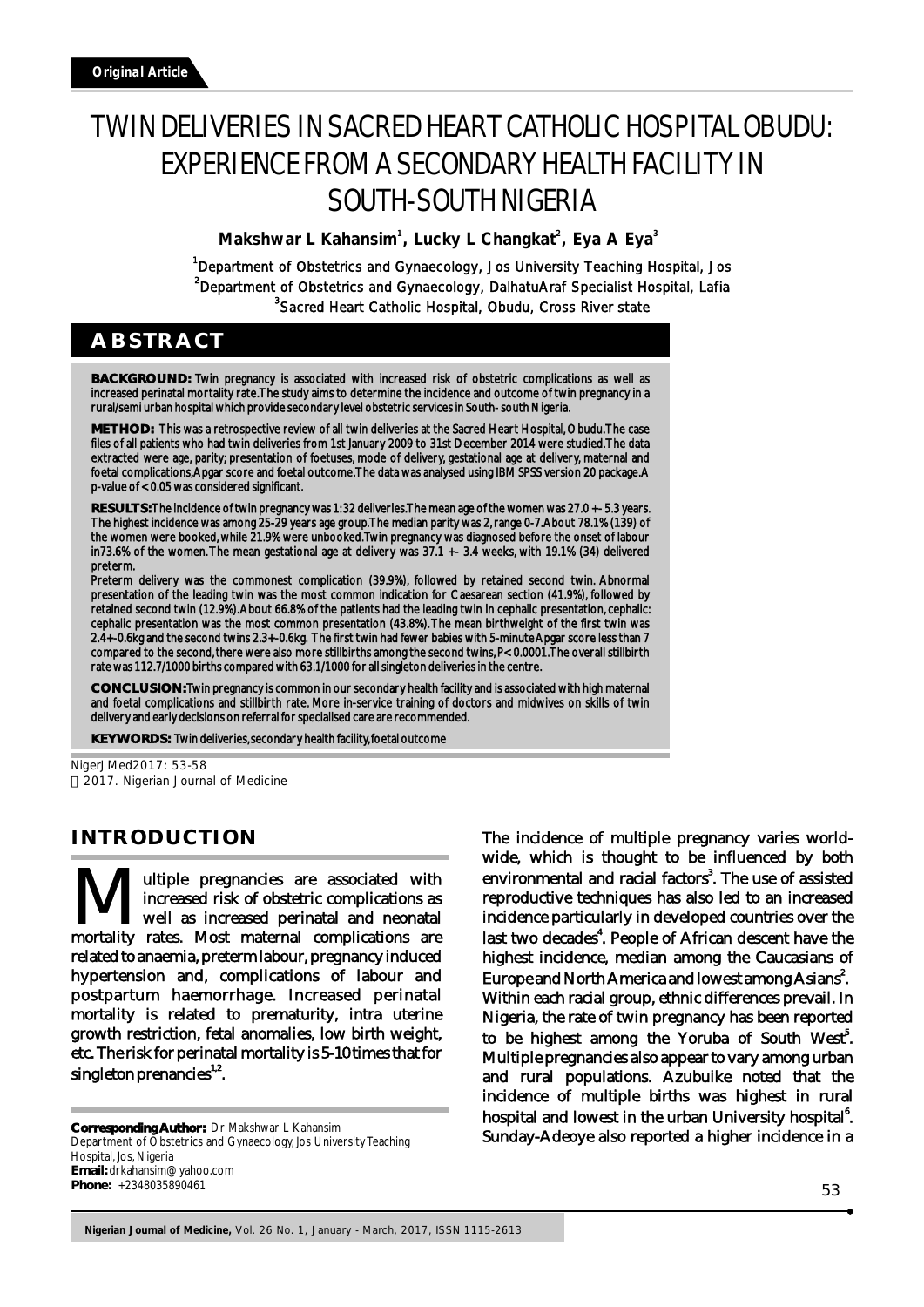20year review of twin births at a rural/semi urban Catholic Mission Hospital in Eastern nigeria<sup>7</sup>. The Royal College of Obstetricians and Gynaecologists recommends that clinical care for women with twin and triplet pregnancies should be provided by a nominated multidisciplinary team consisting of a core team of named specialist obstetricians, specialist midwives and ultrasonographers, all of whom have experience and knowledge of managing twin and triplet pregnancies<sup>8</sup>.However, this is not practicable in low resource setting like Nigeria, where the usual practice is for patients with twin pregnancy to be managed in a minimum of a secondary health facility. Most of the reports of outcome of twin pregnancies are from tertiary health facilities, with little or no reports of experience from secondary health facilities where possibly most of the twin deliveries takes place.

This study aims to determine the incidence and outcome of twin pregnancy in a rural/semi urban Catholic Mission hospital which provides secondary level obstetric services in South-South Nigeria. It is hoped that this study will provide information on twin pregnancy in a rural/semi urban community as well as provide some information about the experience in a secondary health facility. It is hoped that this study will also help in better understanding of the phenomenon of multiple pregnancy in this part of the country.

#### **Materials and Methods**

The study was carried out at the Maternity unit of Sacred Heart Catholic Hospital (SHCH) Obudu. Obudu is the capital of Obudu local government area, located in the northern part of Cross River state. The inhabitants are mainly subsistence farmers, traders and civil servants from the few government establishments within the town. The Sacred Heart Catholic Hospital (SHCH) is a 235-bed capacity hospital with a 44-bed maternity unit including four delivery beds. As of 2014, there were three medical officers and eight trained nurse-midwifes that offer maternity services. The hospital is visited once in a year by a consultant Obstetrician for four weeks, with occasional visits by year three residents from mainly Jos University Teaching Hospital, but sometimes from other parts of the country. Outside those periods, the Obstetric services are offered by the medical officers and nurse midwives. The maternity unit admits all pregnant women, some of which may be seen for the first time in labour. The case notes of all patients who had twin delivery from 1stJanuary 2009 to 31st December 2014 were studied. The data extracted were age, parity, presentation of the foetuses, mode of delivery, maternal or fetal complications, birth weights, Apgar score at 5minutes and foetal outcome. The data was analysed using IBM SPSS® Version 20 package. A Pvalue of ? 0.05 was considered significant.

#### **Results**

There were a total of 5736 deliveries during the study period and 178 twin deliveries, giving a twin birth rate of 31 per 1000 births (1 : 32births). The mean age of the women was 27.0 ±5.3 years; the highest incidence was among the 25-29 year age group, table 1. The median parity was Para 2, with a range of 0-7.One hundred and thirty nine women (78.1%) were booked, while (39) were unbooked. Similarly, twin pregnancy was diagnosed before the onset of labour in 131(73.6%) of the women while 47 (26.4%) were undiagnosed prior to labour. The mean gestational age at delivery was 37.1±3.4weeks, with 19.1% (34) delivered preterm. Table 2 shows the mode of delivery; about 65% (116) had successful vaginal delivery of both twins while 4.5% (8) had the first twin delivered vaginally and the 2nd twin delivered through Caesarean section.

Seventy one (39.9%) of the patients had some antenatal or labour complications. Preterm delivery was the major complication (47.9%), followed by retained second twin (18.3%). Five women (7.0%) had primary postpartum haemorrhage necessitating blood transfusion, table 3. Table 4 shows the indication for Caesarean section. Abnormal (non-cephalic) presentation of the leading twin was the commonest indication for Caesarean section, 41.9% (26), followed by retained second twin, 12.9% (8) of the patients.

One hundred and nineteen (66.8%) of the patients had the leading twin in cephalic presentation. Cephalic: Cephalic presentation was the most common, table 5. The mean birth weight of the first twins was  $2.4 \pm 0.6$ kg and that of the second twins was  $2.3 \pm 0.6$ kg. There was no statistical difference in the weights of the twin pairs ( t 1.439, df = 161, P = 0.152, paired sample t test).

The first twin had fewer babies with Apgar score less than seven, compared with the second twins. Similarly, there were more still births among the second twins. These differences were statistically significant, ( $2 =$ 69.899, df 4, P < 0.0001), table 6. The overall stillbirth rate was 112.7/1000, (101.7/1000 for twin 1 and 123.6/1000 for twin 2) compared with 63.1/1000 for all singleton deliveries in the centre. More of the first twins 56.6% (94) were of normal birth weights compared to the second twins, 47.3% (79). However, they both had about equal proportion of very low birth weight babies, table 7. There was no significant difference in Apgar score at 5minutes or stillbirth rate between foetuses delivered vaginally or through Caesarean section for both first ( $26.808$ ,df = 4, P = 0.146)and second ( $2$ 8.502, df 4,  $P = 0.075$ ) twins.

#### **DISCUSSION**

The incidence of 1:32 deliveries observed in this study is lower than those reported in south western and south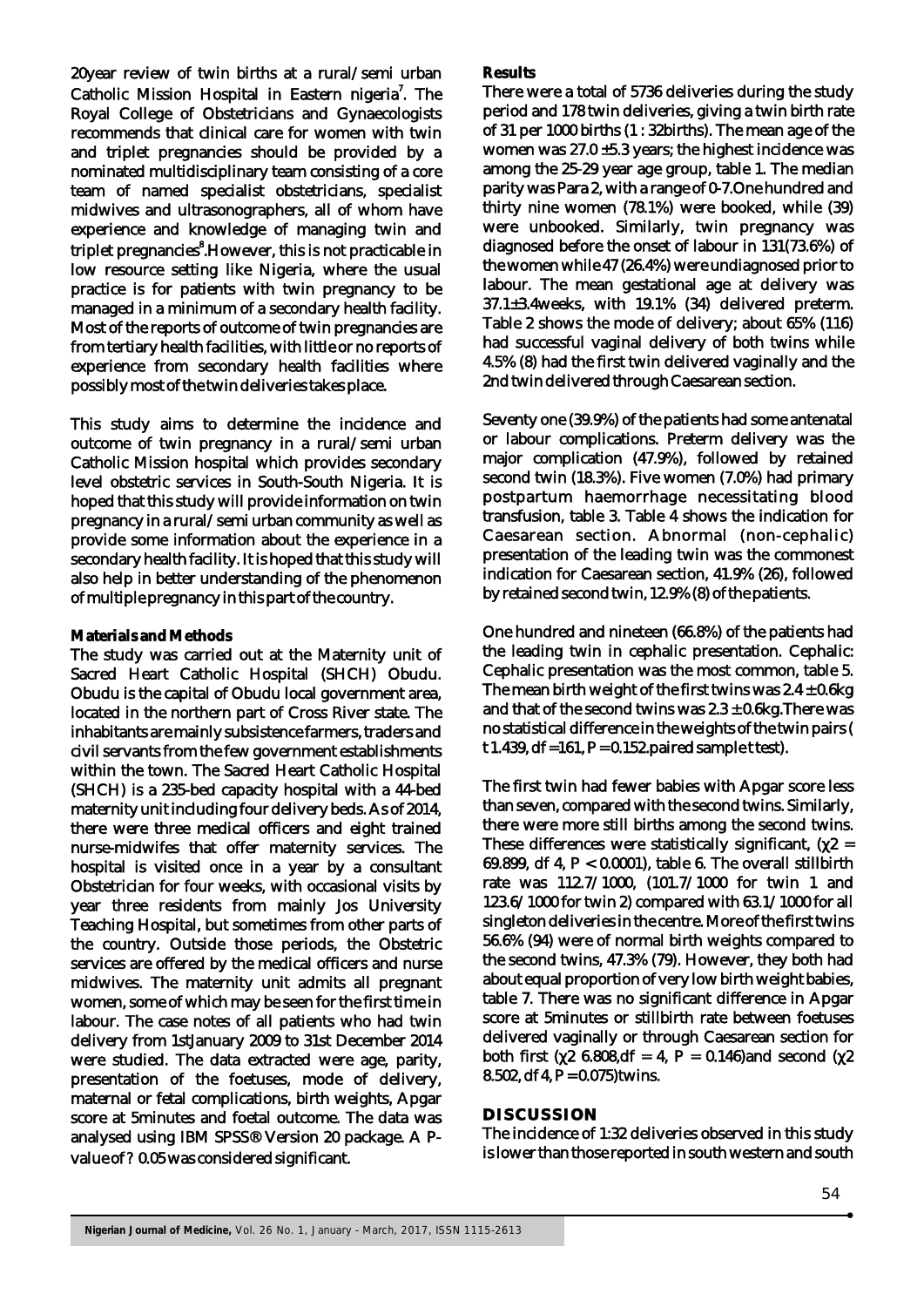eastern Nigeria<sup>7,9,10, 11</sup>. It is however higher than that reported from a tertiary hospital in Uyo, also in South-South Nigeria<sup>12</sup>. This further supports the possibility, that the secondary health facilities may actually be managing as much twin pregnancies as in tertiary hospitals. The study in a rural/semi urban hospital in South-eastern Nigeria also reported a higher incidence of twin pregnancy compared to a nearby teaching hospital<sup>7</sup>. The incidence observed is also higher that that reported from Jos, Kano and Maiduguri in North Central, North east and North western parts of Nigeria respectively<sup>13, 14, 15</sup>. This reflected the geographical and ethnic factors which influence the incidence of twin pregnancy.

Our study observed a higher frequency of twin pregnancy among women aged 25-29 years. This seems to be a variance with what is generally documented as being more common in older women due to rising follicle stimulating hormone. However, other studies have also noted similar finding in a hospital based studies like ours<sup>12, 13, 15</sup>. The Caesarean section rate of 34.8% was higher than the rate of 19.5% for singletons observed in the Centre. This is a reflection of the high risk nature of multiple pregnancy. This is however less than the rate of  $51.9\%$  observed in Uyo<sup>12</sup>,  $41.3\%$ reported in Jos<sup>13</sup>. Studies in Kano and Maiduguri in Northern Nigeria reported lower Caesarean Section rates than that observed in our Centre. Could this reflect a variation inpattern of presentation during labour or a difference inpractice of twin delivery in different centres in the country? Worthy of note is the observation that 8(4.5%) patients had vaginal delivery of the first twin and subsequently had CS for delivery of the second twin, this reflect the fact that our facility is a secondary health care facility with most of the deliveries conducted by medical officers and midwives with less skills in conducting vaginal twin delivery. This is also reflected in the fact that retained second twin was the second commonest complication after preterm delivery in our study. It was also the second common indication for CS after abnormal presentation of the leading twin. Retention of the second twin has been described as an index of poor management of multiple birth and is often responsible for the higher maternal and perinatal mortality and morbidity as well as higher Caesarean section rates associated with multiple births $16, 17$ . This calls for more in service and pre service training of doctors and midwives on how to conduct vaginal twin delivery. It is not possible to refer all cases of twin pregnancy to tertiary hospitals in Nigeria, since a number of patients may not go, either due to financial constraints or ignorance of the high risk nature of multiple pregnancy.

Twin births are known to be associated with higher risk of poor perinatal outcome. Our study showed a higher stillbirth rate (112.7/1000 births) in twins compared to that of singleton births (63.1/1000 births) in the Centre. As expected, studies in tertiary centres within the country have reported lower stillbirth rates<sup>14,18</sup>. We expect the difference in perinatal mortality rate to be even higher due to inadequate trained personnel and facilities for neonatal care. The foetal outcome was better for the first twins evidenced by better 5minutes Apgar scores and lower stillbirth rates. This was statistically significant. The second twins have been noted to be at more risk of stillbirth than the first twin due to oxygen deficiency in the second twin as a result of premature separation of the placenta, reduced placenta circulation, increased interval between delivery of the two foetuses, and therefore increased oxygen deficiency, more frequent breech delivery among second twins<sup>19</sup>. Delayed delivery of the second twin constituted 18.3% of the complications of twin pregnancy in our series.

 There was, however, no difference in Apgar score between twins delivered by Caesarean section compared with those delivered vaginally. Stillbirth rates were also not significantly different. These finding support the conclusion from a randomized trial of planned Caesarean Section(CS) or Vaginal delivery of twin pregnancy that 'planned CS did not significantly decrease or increase the risk of fetal or neonatal death or serious neonatal morbidity as compared with vaginal delivery in twin pregnancy between 33 and 38weeks 6days gestation, with the first twin in cephalic presentation<sup>20</sup>. This finding is reassuring for obstetricians in low resource setting; more so for doctors and midwives in secondary health facility like ours where both human and material resources are scarce.

#### **CONCLUSION**

Twin pregnancy is common in our secondary health facility. It is associated with high maternal and foetal complications and a high stillbirth rate. Preterm delivery is the commonest foetal complication. Were commend more in-service training of midwives and doctors on skills in twin delivery, and decisions for specialised care should be taken early to improve foetal outcome.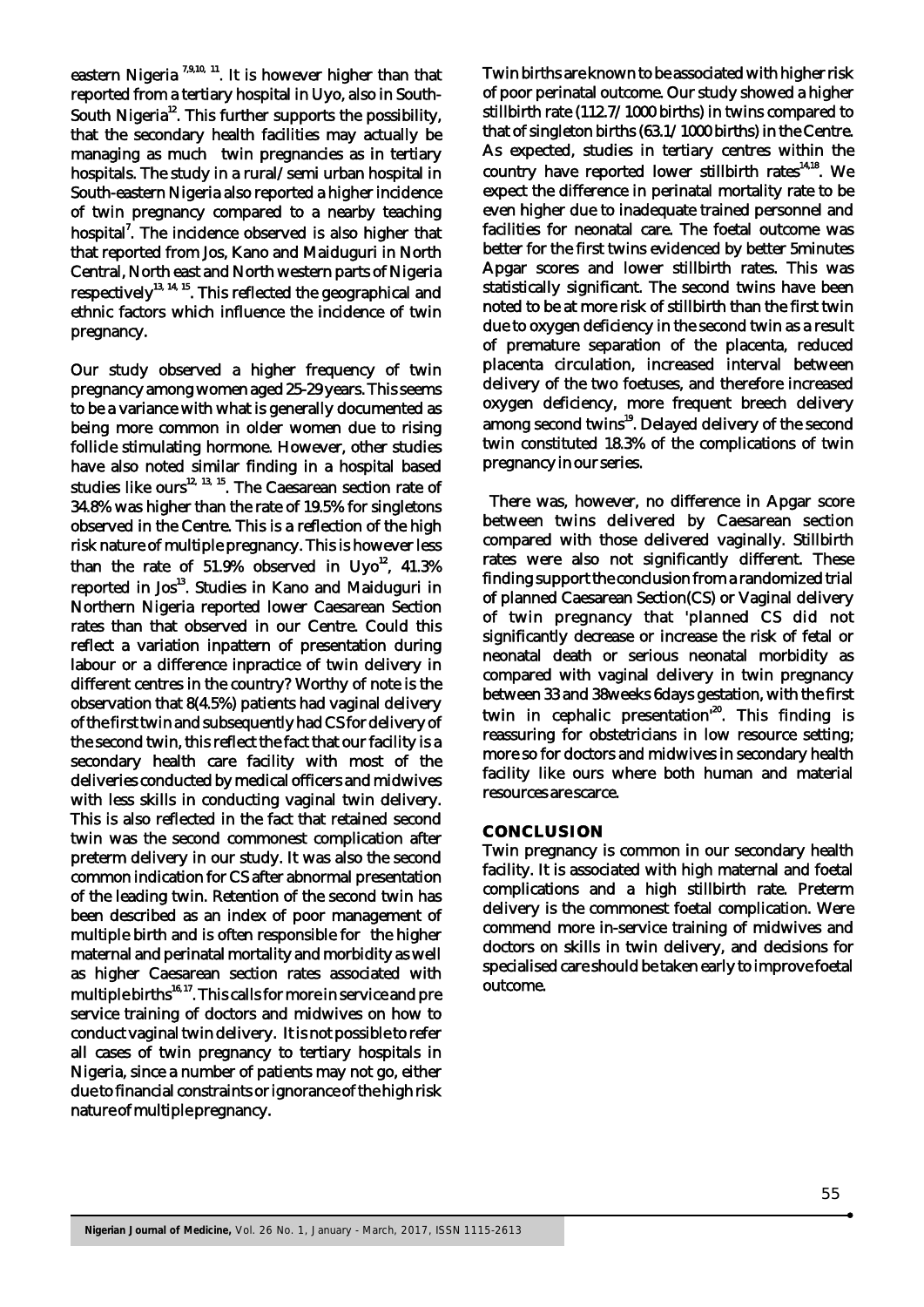## **TABLES Table 1: Age distribution of patients**

| Age in years | N(%)       |
|--------------|------------|
| $15-19$      | 10(6.0)    |
| $20 - 24$    | 44 (26.3)  |
| $25 - 29$    | 61 (36.6)  |
| 30-34        | 34(20.4)   |
| 35-39        | 16(9.6)    |
| 40-44        | 2(1.2)     |
| <b>TOTAL</b> | 167(100.0) |

## **Table 2: Mode of delivery of twins**

| Mode of delivery                           | $N(\%)$   |
|--------------------------------------------|-----------|
| Vaginal                                    | 116(65.2) |
| Caesarean section (CS)                     | 54 (30.3) |
| Vaginal delivery $1st$ twin, CS $2nd$ Twin | 8(4.5)    |
| <b>TOTAL</b>                               | 178 (100) |

## **Table 3: Pregnancy/labour complications**

| Complication                    | N(%)       |
|---------------------------------|------------|
| Preterm labour                  | 34 (47.9)  |
| Retained $2^{nd}$ twin          | 13(18.3)   |
| Primary postpartum haemorrhage* | 5(7.0)     |
| Pre-eclampsia                   | 4(5.6)     |
| Abruptio placenta               | 4(5.6)     |
| Placenta praevia                | 3(4.2)     |
| Fetal distress                  | 2(2.8)     |
| Cord prolapse                   | 2(2.8)     |
| Footling breech                 | 2(2.8)     |
| Polyhydramnious                 | 1(1.4)     |
| Ruptured uterus                 | 1(1.4)     |
| <b>TOTAL</b>                    | 71 (100.0) |

# \*Requiring blood transfusion

### **Table 4: Indications for Caesarean section**

| <b>Indication</b>                     | N(%)      |
|---------------------------------------|-----------|
| Abnormal presentation of leading twin | 26(41.9)  |
| Retained 2 <sup>nd</sup> twin         | 8(12.9)   |
| Previous Caesarean section            | 7(11.3)   |
| Failure to progress in labour         | 4(6.5)    |
| Pre-eclampsia                         | 4(6.5)    |
| Placenta praevia                      | 3(4.8)    |
| Primigravida with twin                | 3(4.8)    |
| Foetal distress                       | 2(3.2)    |
| Cord prolapse                         | 2(3.2)    |
| Abruptio placenta                     | 1(1.6)    |
| Prolonged pregnancy                   | 1(1.6)    |
| Ruptured uterus                       | 1(1.6)    |
| <b>TOTAL</b>                          | 62(100.0) |

#### **Table 5: Presentation of twin pairs**

| <b>Presentation</b> | N(%)       |
|---------------------|------------|
| Cephalic: Cephalic  | 78 (43.8)  |
| Cephalic: Breech    | 41 (23)    |
| Breech: Cephalic    | 24 (13.5)  |
| Breech: Breech      | 26(14.6)   |
| <b>TOTAL</b>        | 169(100.0) |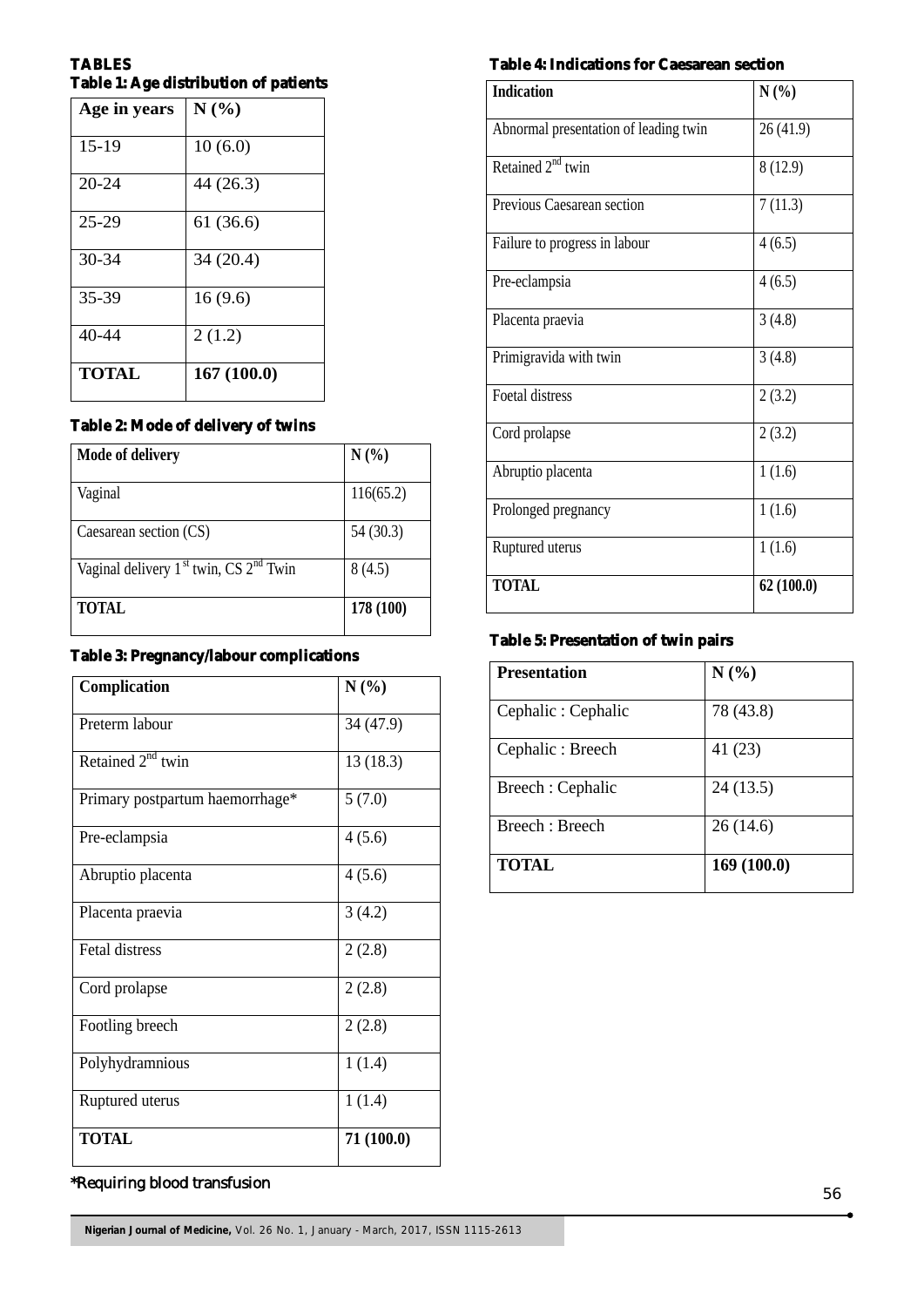#### **Table 6: Cross tabulation of Apgar score\*/still birth of twin 1 and 2**

|        |                     | Twin 1 |        |                    |              |
|--------|---------------------|--------|--------|--------------------|--------------|
|        |                     | Apgar  |        | Apgar   Stillbirth | <b>Total</b> |
|        |                     |        | som 77 |                    |              |
| Twin 2 | Apgar<br>7<br>score | 116    | 10     | 5                  | 131          |
|        | Apgar<br>score?     | 8      | 11     | 1                  | 20           |
|        | <b>Stillbirth</b>   | 9      | 1      | 8                  | 18           |
|        | <b>Total</b>        | 133    | 22     | 14                 | 169          |

\*Apgar score not stated in 9 deliveries  $X^2 = 69.899$ , df 4, P = 0.0001

## **Table 7: weight category of twins**

| Weight category (kg)                        | Twin $1\left(\frac{9}{6}\right)$ | Twin $2\left(\frac{9}{6}\right)$ |
|---------------------------------------------|----------------------------------|----------------------------------|
| $2.50$ kg)<br>Normal (                      | 94 (56.6)                        | 79 (47.3)                        |
| Low birth weight $(1.50 -$<br>2.49kg        | 59 (35.5)                        | 74 (44.3)                        |
| Very low birth weight (1.00)<br>$-1.49kg$   | 11(6.6)                          | 11(6.6)                          |
| Extremely low birthweight (<br>1.00kg)<br>? | 2(0.6)                           | 3(1.8)                           |
| <b>Total</b>                                | 166(100.0)                       | 167(100.0)                       |

## **REFERENCES:**

- 1. Hegeman MA, Bekedam DJ, Bloemenkamp KW, Kwee A, Papatsonis DN, van der Post JA, Lim AC et al. Pessaries in multiple pregnancy as prevention of preterm birth: the ProTwin Trial. BMC Pregnancy Childbirth 2009; 9: 44- 48.
- 2. Nkyekyer K. Multiple Pregnancy. In: Kwawukume EY, Emuveyan EE (eds), Comphrensive Obstetrics in the Tropics. Asante and Hittscher Printing press limited; 2002: 166-167.
- 3. Orumabo CT. Multiple births in Port Harcourt: An analysis of associated biological variables and problems in classification of the growth retarded twin. Trop J ObstetGynaecol 1990; 9:9-12.
- 4. Nicholas Fisk. Multiple pregnancy. In : D Keith Edmonds (ed); Dewhurst textbook of Obstetrics and Gynaecology, 7th edition. Blackwell Publishing, Oxford University Press 2007; 162-172.
- 5. Knox G, Morley O. Twinning in Yoruba women. J ObstetGynaecol Br Emp. 1960; 67: 981-4
- 6. Azubuike JC. Multiple births in Igbo women. Br J ObstetGynaecol 1982; 18: 460-464
- 7. Sunday-Adeoye I, Twomey ED, Egwuatu VE. A 20 year review of twin births at Mater Misericordiae Hospital, Afikpo, South-Eastern Nigeria. Nig J ClinPract 2008; 11 (3):231-234.
- 8. Royal College of Obstetricians and Gynaecologists. Management of twin and triplet pregnancies in the antenatal period. NICE Clinical guideline 129. www.rcog.org.uk/en/guidelines-researchservices/guidelines/management-of-twinand-triplet-pregnancies-in-the-antenatalperiod-nice-clinical-guideline-129/Published 1/9/2011.
- 9. Omolu A, Olajumoke MA. Twin pregnancy in Subsaharan Africa – Lagos experience. Journal of materno fetal and neonatal medicine. 2012; 25 (11): 2447-2450
- 10. Adinma JIB, Agbai AO. Multiple births in Nigeria Igbo women. J ObstetGynaecol 1997; 7(1):42-44
- 11. Obiechina NJ, Okoli VE,Eleje GU, Okechukwu ZC, Anemeje OA. Twin versus singleton pregnancies: the incidence, pregnancy compplications , and obstetric outcomes in a Nigerian tertiary hospital. International Journal of Women's Health 2011; 3:227-230
- 12. Aniekan MA, Anefiok JU, Ntiense MU, Dolapo GS. Incidence and mode of delivery of twin pregnancies in Uyo, Nigeria. Niger Med J 2010; 51 (4):170-172